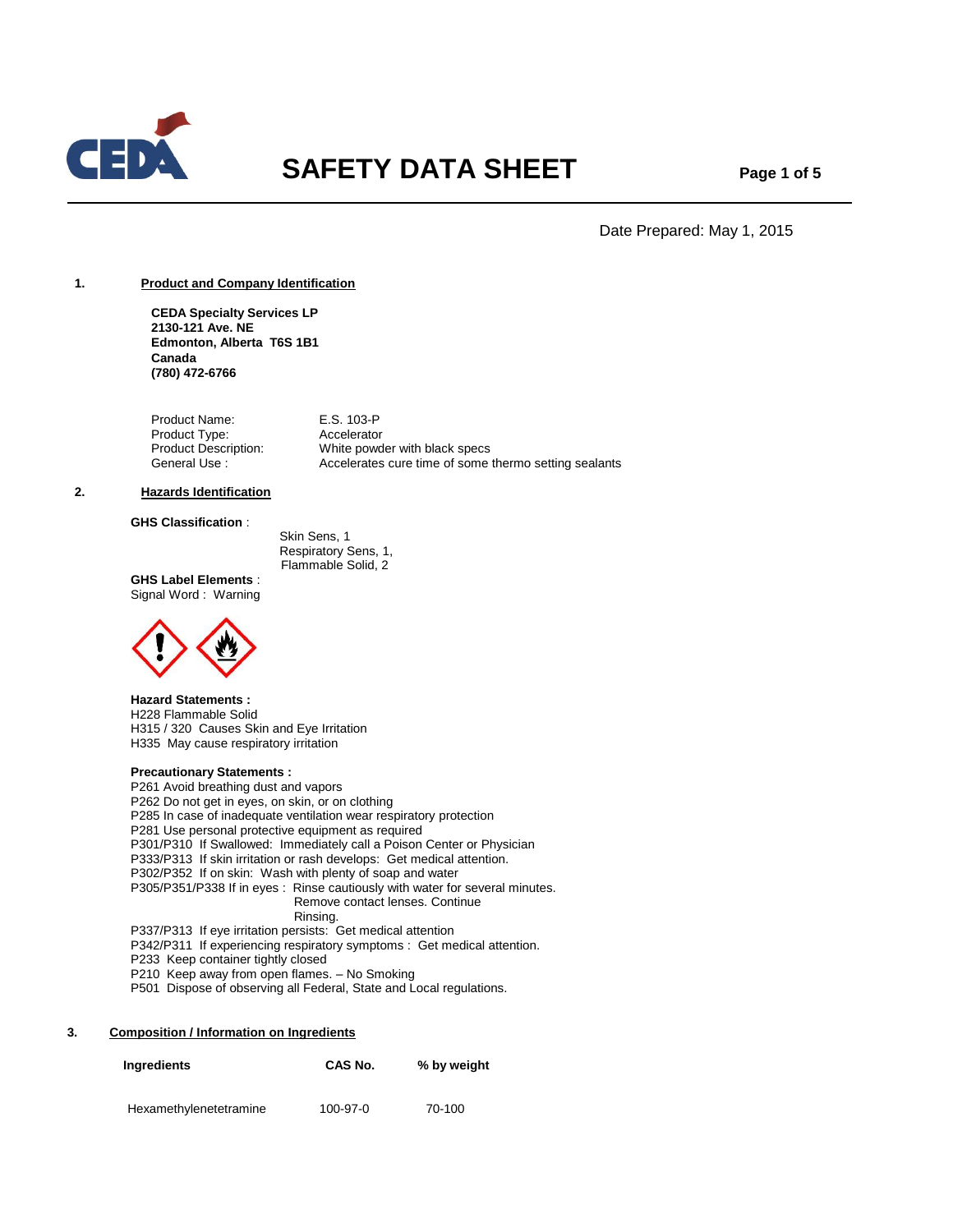to be kept under medical surveillance for 48 hours**.** 

# **4. First Aid Measures**

| Ingestion:   | DO NOT INGEST. Do not induce vomiting unless directed to do so by a                                 |
|--------------|-----------------------------------------------------------------------------------------------------|
|              | physician. Never give anything by mouth to an unconscious person.                                   |
|              | Call a physician or get medical help immediately.                                                   |
| Inhalation:  | Remove to fresh air. If symptoms persist, seek medical attention.                                   |
|              | If not breathing, if breathing is irregular or if respiratory arrest occurs, provide                |
|              | artificial respiration or oxygen by trained personnel. It may be dangerous for the person           |
|              | providing aid to give mouth to mouth resuscitation. If unconscious place in recovery position       |
|              | and get medical attention immediately. Maintain an open airway. Loosen tight clothing               |
|              | such as a collar, tie, belt or waistband. The exposed person may need to be kept under              |
|              | medical surveillance for 48 hours.                                                                  |
|              | Skin Contact: Flush contaminated skin with plenty of water, remove contaminated shoes and clothing. |
|              | Wash contaminated clothing thoroughly with water before removing it or wear gloves.                 |
|              | Consult physician if symptoms develop.                                                              |
| Eve Contact: | Flush with water 15 minutes, occasionally lifting the upper and lower eyelids.                      |
|              | Check for and remove any contact lenses. If symptoms persist, seek medical attention.               |

#### **5. Fire Fighting Measures**

| Recommended Extinguishing Agent:                                                                                                                                        |
|-------------------------------------------------------------------------------------------------------------------------------------------------------------------------|
| Foam, Dry Chemical, Carbon Dioxide, Water Fog                                                                                                                           |
| Special Fire Fighting Procedures:                                                                                                                                       |
| Self contained breathing apparatus and protective clothing                                                                                                              |
| should be worn in fighting fires involving chemicals.                                                                                                                   |
| (Professionally Trained Personnel).                                                                                                                                     |
| Hazardous Products Formed by Fire                                                                                                                                       |
| or Thermal Decomposition:                                                                                                                                               |
| Carbon Oxides, Nitrogen Oxides, Ammonia, Aldehydes (including Formaldehyde) Metal<br>oxide /oxides, and Hydrogen Cyanide                                                |
| Unusual Fire or Explosion Hazards:                                                                                                                                      |
| Promptly isolate the scene by removing all persons in the vicinity if there is a fire. No action shall be<br>Taken involving any person risk without suitable training. |
| Compressed Gases:<br>None                                                                                                                                               |
| Pressure at Room Temperature: Does not apply                                                                                                                            |
|                                                                                                                                                                         |

#### **6. Accidental Release Measures**

Steps to be taken in cases of spill or leak:

 Minimize airborne dust and eliminate all fire/ignition sources. Do not use air hoses for cleaning. Minimize dry sweeping to avoid generation of dust clouds. Vacuum dust accumulating on surfaces and remove to a chemical disposal area. Vacuums with explosion proof motors should be used. Wear proper personal protective equipment. Remove any sources of ignition from the area and allow hot surfaces to cool. Return uncontaminated material to metal container and seal container tightly. Dispose of contaminated material or waste. Prevent entry into waterways, soil, drains and sewers.

# **7. Handling and Storage**

- Storage: Cool, dry, storage, away from direct sunlight. Store in closed containers. Keep away from incompatible materials (See section 10) and food and drink. Keep containers tightly closed and sealed until ready for use.
- Handling: Avoid contact with skin and eyes. Do not breathe vapors. Wear appropriate safety gear as required in work area. Eating , drinking and smoking should be prohibited in areas where this product is being used. Wear appropriate respirator when ventilation is inadequate. High dust concentrations should be avoided. Combustible dusts at sufficient concentrations can form explosive mixtures in with air. Keep away from heat, hot surfaces, sparks, flame or other ignition sources. Do not use air hoses for cleaning. Minimize dry sweeping to avoid generation of dust clouds. Vacuum dust –accumulating on surfaces and remove to a chemical disposal area. Vacuums with explosion proof motors should be used.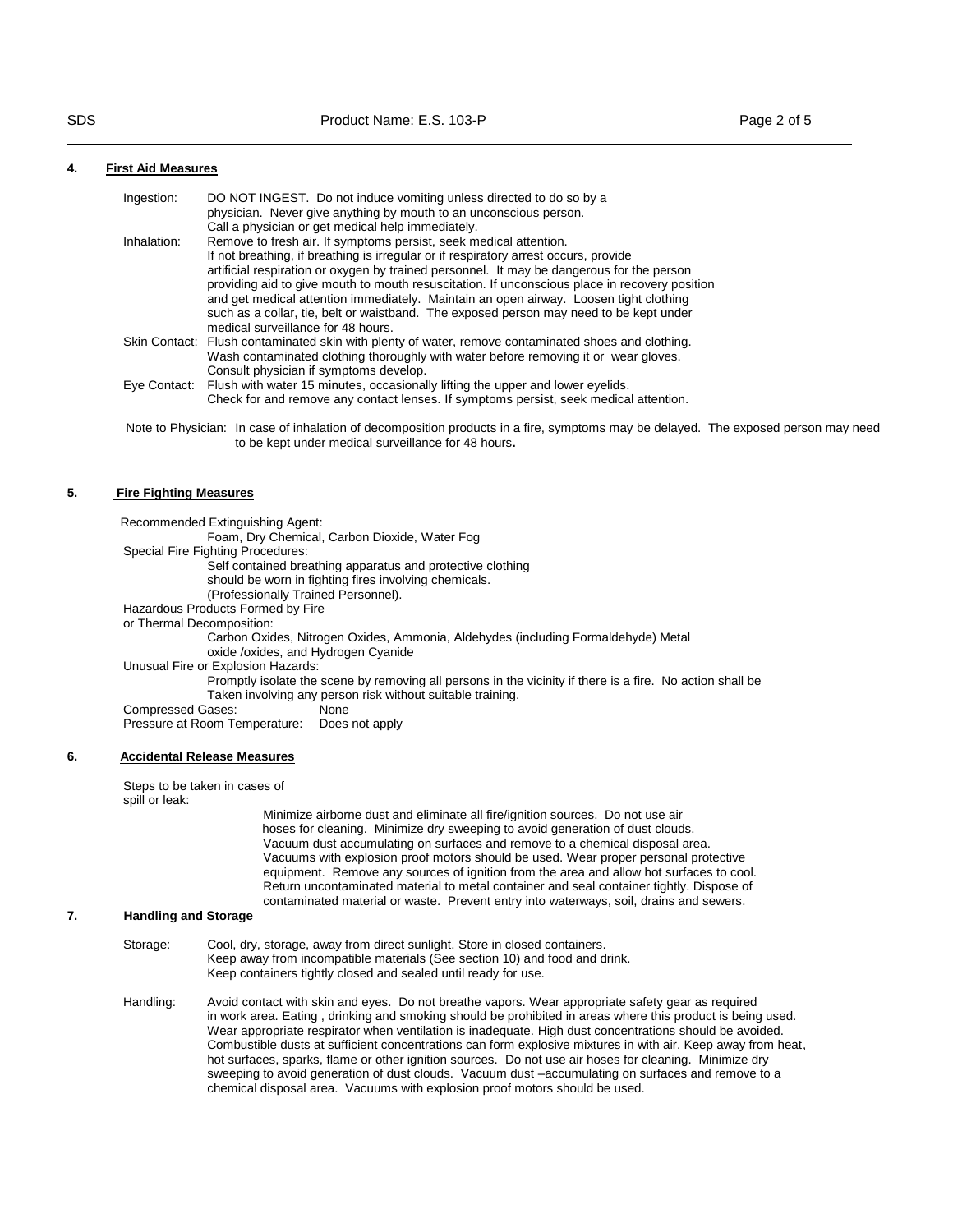Use explosion proof ventilation equipment.

# **8. Exposure Controls / Personal Protection**

| <b>Exposure Limits</b><br>Ingredients   |                                                                                               | <b>ACGIH</b><br>(TLV) | <b>OSHA</b><br>(PEL)                                     | <b>OTHER</b> |
|-----------------------------------------|-----------------------------------------------------------------------------------------------|-----------------------|----------------------------------------------------------|--------------|
| Hexamethylenetetramine                  |                                                                                               |                       | Consult local authorities for acceptable exposure limits |              |
| Personal Protective Equipment (PPE)     |                                                                                               |                       |                                                          |              |
| Eyes:                                   | <b>Safety Glasses</b>                                                                         |                       |                                                          |              |
|                                         | Full face shield recommended. (during injection process)                                      |                       |                                                          |              |
| Skin:                                   | Chemical resistant impervious gloves.                                                         |                       |                                                          |              |
| <b>Respiratory Protection:</b>          |                                                                                               |                       |                                                          |              |
|                                         | Respirator selection must be based on known or anticipated exposure levels, the hazards       |                       |                                                          |              |
|                                         | of the products and the safe working limits of the selected respirator. If necessary, use a   |                       |                                                          |              |
|                                         | properly fitted, air purifying or air fed respirator complying with an approved standard if a |                       |                                                          |              |
|                                         | risk assessment indicates this is necessary.                                                  |                       |                                                          |              |
| Other Protective Clothing or Equipment: |                                                                                               |                       |                                                          |              |
|                                         | Coveralls or other protective clothing. Safety equipment as required in area.                 |                       |                                                          |              |
| Work / Hygienic Practices:              |                                                                                               |                       |                                                          |              |
|                                         | Avoid contact with skin. Wash hands before eating, smoking or using the lavatory.             |                       |                                                          |              |
| Engineering Controls:                   | Local exhaust if poorly ventilated area or in confined spaces. If dust fumes or mist is       |                       |                                                          |              |
|                                         | generated use process enclosures, local exhaust or other engineering controls to keep         |                       |                                                          |              |

workers exposure to airborne contaminants below any recommended or statutory limits.

# **9. Chemical and Physical Properties**

| Appearance:              | White powder with black specs                   |
|--------------------------|-------------------------------------------------|
| Odor:                    | Distinct odor                                   |
| pH:                      | 8.0                                             |
| Solubility in Water:     | NIL                                             |
| Specific Gravity:        | $1.33$ (H <sub>2</sub> O = 1)                   |
| <b>Evaporation Rate:</b> | Not Applicable                                  |
| <b>Boiling Point:</b>    | Not Applicable                                  |
| Melting Point:           | Not Applicable                                  |
| Vapor Pressure:          | Not Applicable                                  |
| Vapor Density:           | Not Established                                 |
| <b>VOC Content:</b>      | None to minimal content                         |
| Flash Point:             | >381 <sup>°</sup> F. Method: Cleveland Open Cup |

Flammable Limits:<br>LEL: Not

LEL: Not Established<br>UEL: Not Established Not Established

# **10. Stability and Reactivity**

| Stability:<br>Hazardous Polymerization:<br>Hazardous Decomposition | Stable<br>Will not occur                                                                                                                                                                                                                                                                                          |
|--------------------------------------------------------------------|-------------------------------------------------------------------------------------------------------------------------------------------------------------------------------------------------------------------------------------------------------------------------------------------------------------------|
| Or By-Products:                                                    | Carbon Oxides, Nitrogen Oxides, Ammonia, Aldehydes (including Formaldehyde) Metal<br>oxide /oxides, and Hydrogen Cyanide                                                                                                                                                                                          |
| Incompatibility:                                                   | Oxidizing materials and acids                                                                                                                                                                                                                                                                                     |
| Flammability of the product:                                       | Flammable Solid. Fine dust clouds may form explosive mixtures with air.<br>Run off to sewer may create fire or explosion hazard. Combustible Solid that<br>burns. Eliminate all fire/ignition sources including static discharges near<br>product / package. Keep away from heat, hot surfaces, sparks, and flame |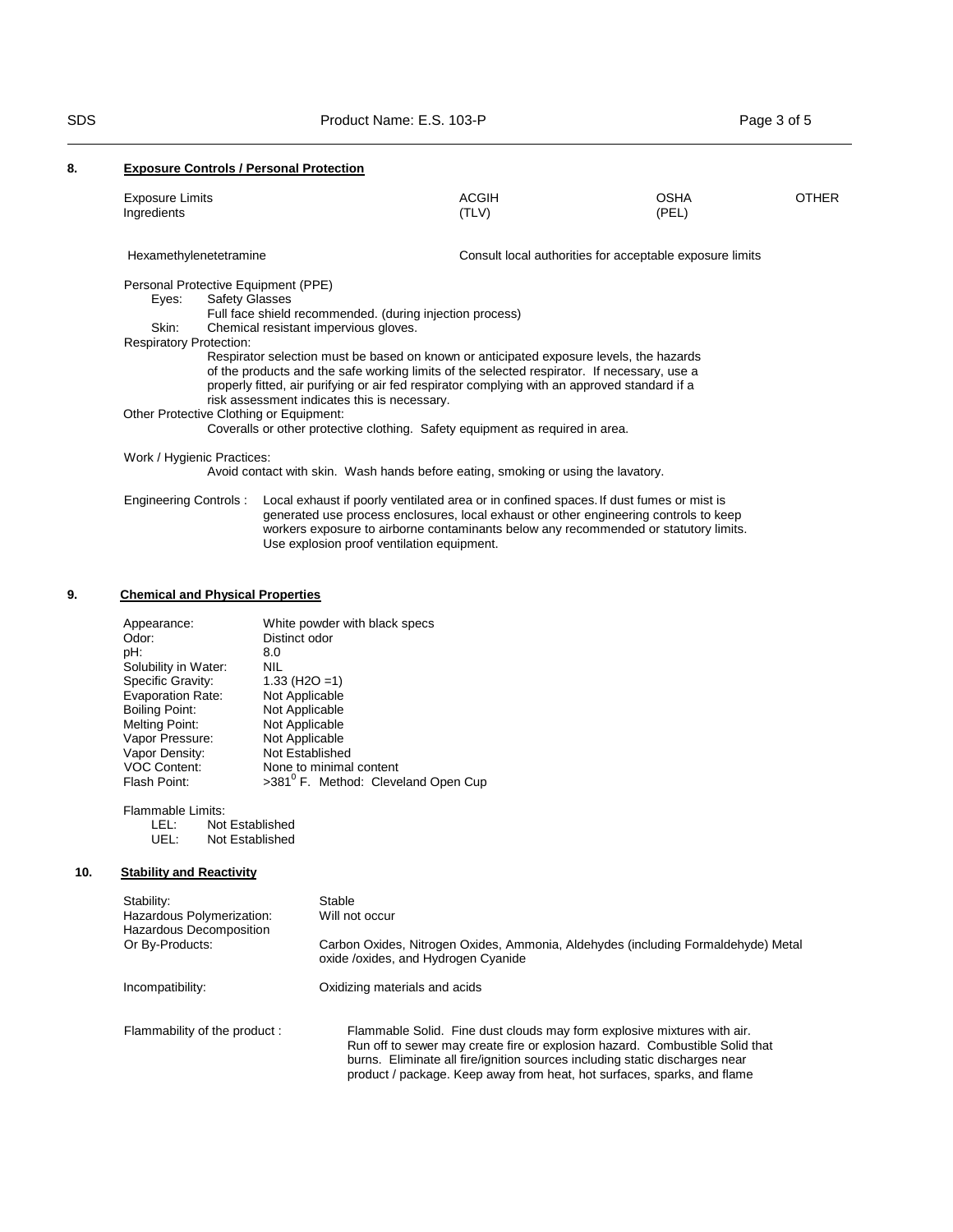has classified formaldehyde as carcinogenic to humans.

| 11. | <b>Toxicology Information</b>                              |                     |                                                                                                                                                                                                                                                                                                                                                                                                                                                   |
|-----|------------------------------------------------------------|---------------------|---------------------------------------------------------------------------------------------------------------------------------------------------------------------------------------------------------------------------------------------------------------------------------------------------------------------------------------------------------------------------------------------------------------------------------------------------|
|     | Primary Routes of Entry:                                   |                     | Inhalation and contact.<br>Signs and Symptoms of Overexposure: Inhalation: Adverse symptoms may include: respiratory tract<br>Irritation, coughing, wheezing and breathing difficulties,<br>asthma.                                                                                                                                                                                                                                               |
|     |                                                            |                     | Eyes: Redness and irritation, watering, pain.<br><b>Skin:</b> Irritation and redness                                                                                                                                                                                                                                                                                                                                                              |
|     | <b>Existing Conditions Aggravated</b><br>by Exposure:      |                     | Pre-existing respiratory and skin disorders involving any other target organs'<br>mentioned in this SDS as being at risk may be aggravated by over-exposure to<br>this product                                                                                                                                                                                                                                                                    |
|     | Carcinogenicity<br>NTP:<br>IARC:<br><b>OSHA Regulated:</b> | None<br>None<br>NO. |                                                                                                                                                                                                                                                                                                                                                                                                                                                   |
|     | Toxicity:                                                  | LD50 Oral           | Mouse 569 mg/kg                                                                                                                                                                                                                                                                                                                                                                                                                                   |
|     | Mutagenicity:                                              |                     | Hexamethylenetetramine: In an Ames assay (in vitro) using Salmonella typhimurium,<br>this chemical produced weak dose response increase in mutations in strain TA100 with<br>metabolic activation and, in strain TA98 with and without metabolic activation. However,<br>it was reported as NOT mutagenic when tested in an Ames assay (In Vitro) using Salmonella<br>typhimurium strains TA1535, TA1537 and TA 1538 with and without activation. |
|     | <b>Acute Health Hazards:</b>                               |                     | <b>Skin:</b> Irritating to skin. May cause sensitization by skin contact.<br>Inhalation: Irritating to respiratory system. May cause sensitization by inhalation.<br>Exposure to decomposition products may cause a health hazard.<br>Serious effects may be delayed following exposure.<br>Eyes: Irritating to eyes.                                                                                                                             |
|     | Chronic Health Hazards:                                    |                     | Ingestion: Not expected to be harmful under normal conditions of use.<br>Can cause target organ damage: mucous membranes, skin, eyes.                                                                                                                                                                                                                                                                                                             |
|     | Note:                                                      |                     | Residual formaldehyde gas may be released by this product during processing. The amount and level will depend on<br>local conditions of use. Formaldehyde gas is irritating to the eyes and upper respiratory tract and may aggravate<br>existing respiratory conditions or allergies. OSHA has listed formaldehyde as a potential human carcinogen. IACR                                                                                         |

# **12. Ecological Information**

No known significant effect or critical hazards.

# **13. Disposal Considerations**

Recommended Methods of Disposal:

Dispose of surplus and non-recyclable products via a licensed waste disposal contractor. Disposal of this product solutions and by-products should at all times comply with the requirements of the environmental protection and waste disposal legislation and any regional local authority requirements. Certain state regulations could affect whether a material is considered a hazardous waste upon disposal. It must also be noted that a material can become a hazardous waste if it is mixed with or comes in contact with a hazardous substance during use. Under RCRA it is the responsibility of user of a product to determine at the time of disposal, whether a material should be classified as a hazardous waste.

# **14. Transport Information**

| DOT (49 CFR 172): | Hexamethylenetetramine<br><b>UN 1328</b><br>Class 4.1 PG III |
|-------------------|--------------------------------------------------------------|
| IATA              | Hexamethylenetetramine<br><b>UN 1328</b><br>Class 4.1 PG III |

Liquid / Solid (per ASTM D 4359-90) : Material is a solid